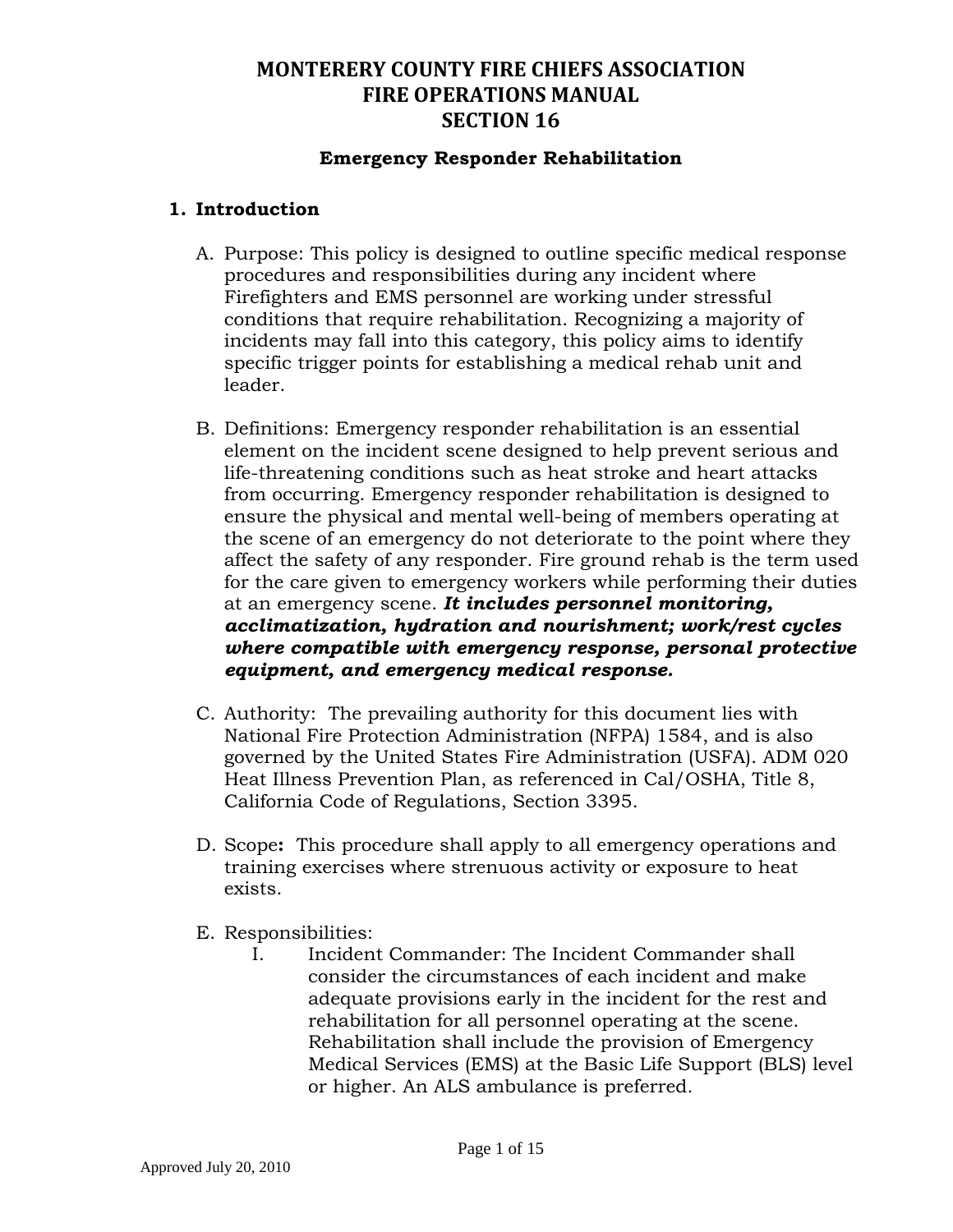- F. Supervisors:
	- I. Supervisors shall maintain an awareness of the condition of each responder operating within their span of control and ensure that adequate steps are taken to provide for each member's safety and health. *Supervisors will further insure that employees under their supervision understand and follow department policy and procedure.* The command structure shall be utilized to request relief and the reassignment of fatigued crews.
	- II. In the Rehab Area, the Rehab Group Leader will oversee medical evaluation, treatment and monitoring; food and fluid replenishment; mental rest; and relief from extreme climatic conditions and the other environmental parameters of the incident.
	- III. Personnel: *All employees have the responsibility to be physically fit to perform the variety of tasks and assignments they are given.* During periods of hot weather, members shall be encouraged to drink water and activity beverage (i.e. Gatorade) throughout the work day. During any emergency incident or training evolution, personnel shall advise their supervisor when they believe that their level of fatigue or exposure to heat or cold is approaching a level that could affect themselves, their crew, or the operation in which they are involved. Personnel shall also remain aware of the health and safety of other members of their crew.
- G. Establishment of a Rehabilitation Area:
	- I. Responsibility: The Incident Commander will establish a Rehabilitation Area or Group when conditions indicate that rest and rehabilitation are needed for personnel operating at an incident scene or training evolution. Note: A heat stress index above 90 degrees F is one example, though the rehab group can be established at a lower heat index depending on the assignment. The Rehab Group Leader will typically report to the Incident Commander or the Logistics Officer in the framework of the incident command system.
	- II. Location: The location for the Rehabilitation Area will normally be designated by the Incident Commander. If a specific location has not been designated, the Rehab Group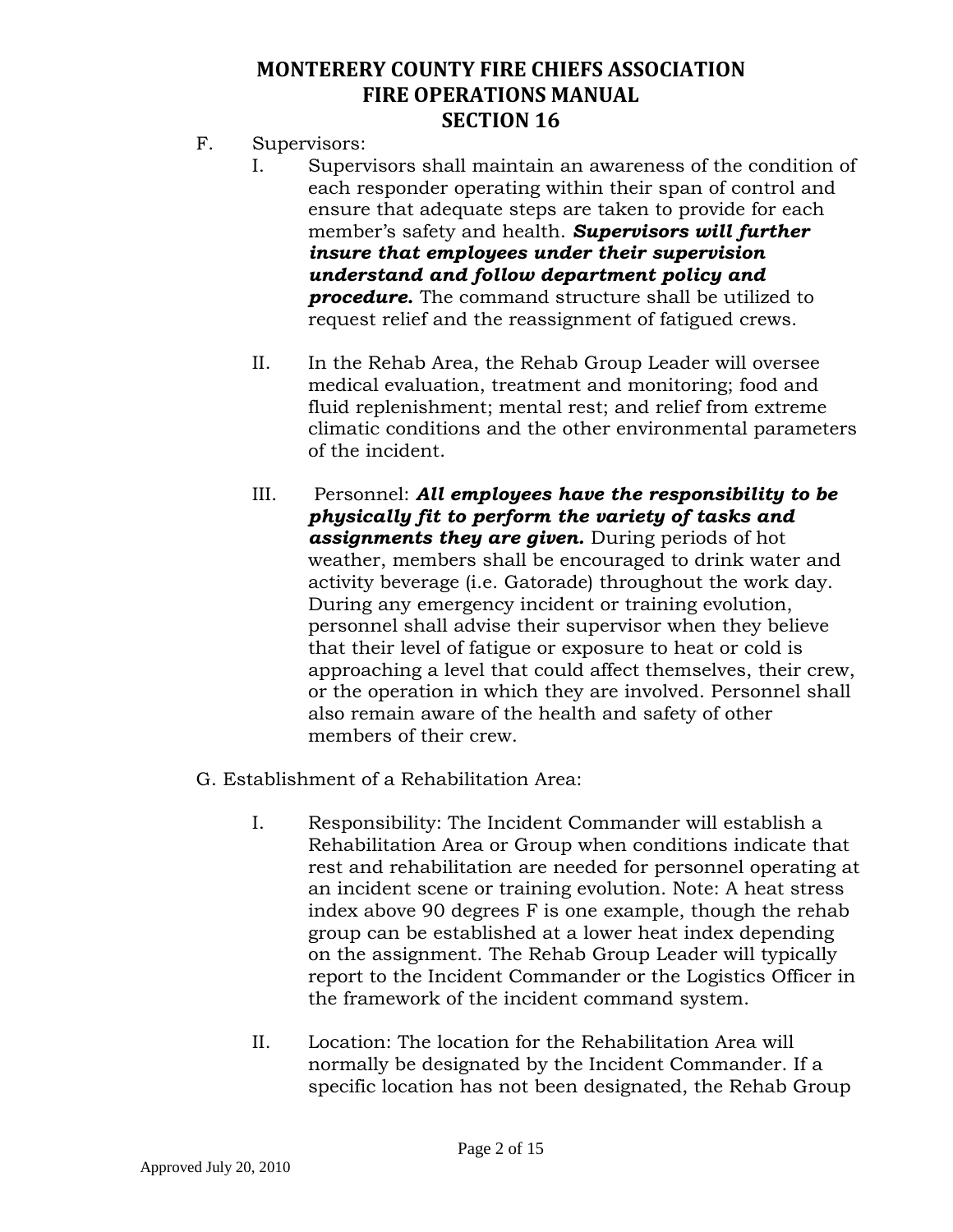Leader shall select an appropriate location based on the site characteristics and designations below.

- III. Site Characteristics:
	- a. Be in a location that will provide physical rest by allowing the body to recuperate from the demands and hazards of the emergency operation or training evolution.
	- b. Be far enough away from the scene that members may safely remove their turnout gear and SCBA and be afforded mental rest from the stress and pressure of the emergency operation or training evolution.
	- c. Provide suitable protection from the prevailing environmental conditions. During hot weather, it should be in a cool, shaded area.
	- d. Enable personnel to be free of exhaust fumes from apparatus, vehicles, or equipment (including those involved in the Rehabilitation Area operations).
	- e. Large enough to accommodate multiple crews, based on the size of the incident.
	- f. Easily accessible by EMS units.
	- g. Allow prompt reentry back into the emergency operation upon complete recuperation.
- IV. Site Designation:
	- a. A nearby garage, building lobby, or other structure.
	- b. A school bus, municipal bus, or bookmobile.
	- c. Fire apparatus, ambulance, or other emergency vehicles at the scene or called to the scene.
	- d. An open area in which a rehab Area can be created using tarps, fans, etc. that is in a safe, dry location.
- V. Resources: The Rehab Group Leader shall secure all necessary resources required to adequately staff and supply the Rehabilitation Area. The supplies should include the items listed below:
	- a. Fluids water, activity beverage, oral electrolyte solutions, ice.
	- b. Food soup, broth, or stew in hot/cold cups.
	- c. Medical blood pressure cuffs, stethoscopes, oxygen administration devices, cardiac monitors (ALS), intravenous solutions (ALS) and thermometers.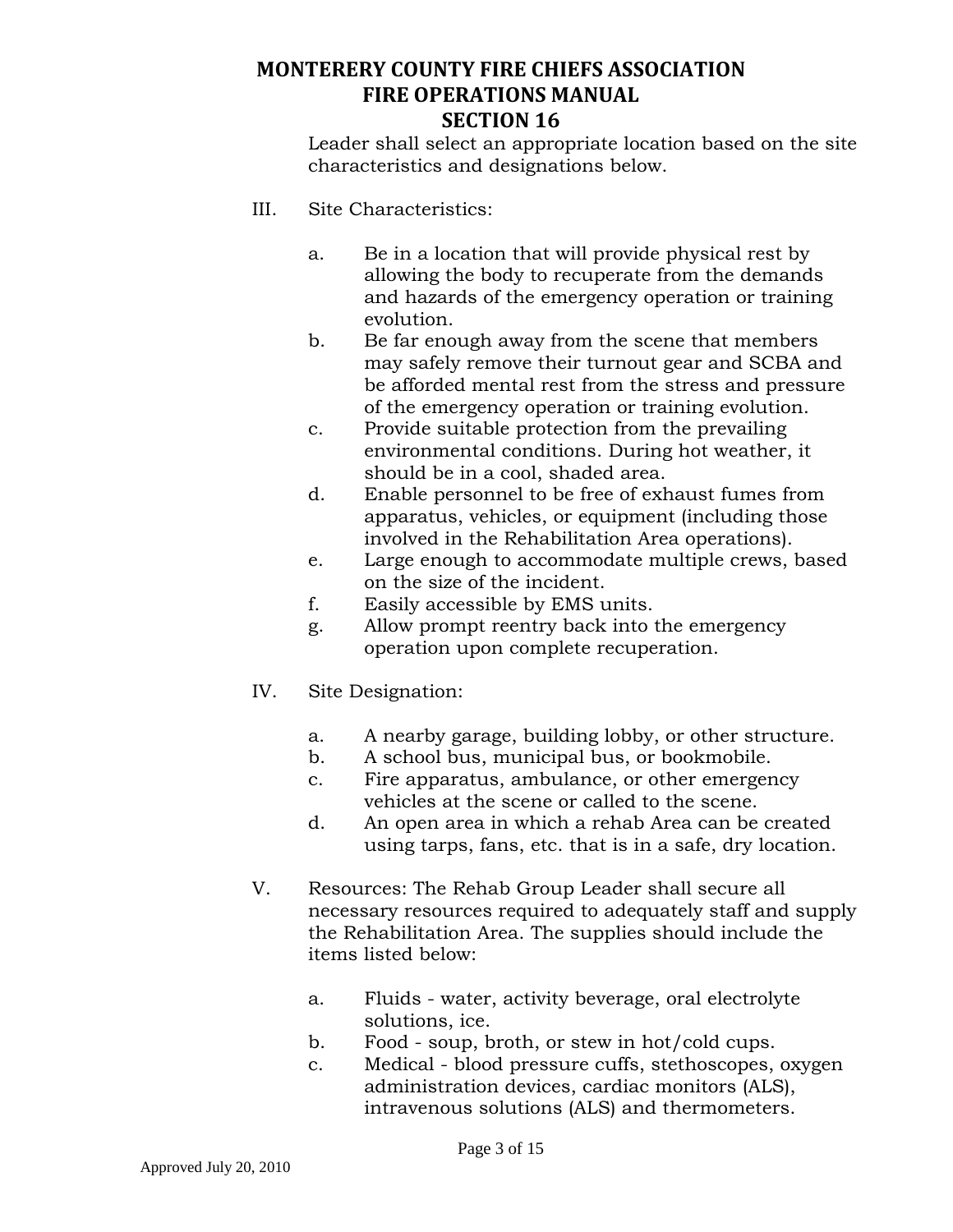d. Other - awnings, fans, tarps, smoke ejectors, heaters, dry clothing, extra equipment, floodlights, blankets and towels, traffic cones and fire line tape (to identify the entrance and exit of the Rehabilitation Area)

### **2. PROCEDURE**

- A. Guidelines for Rehabilitation Area
	- I. Rehabilitation Group establishment: Rehabilitation should be considered by Chief Officers during the initial stages of an emergency response. However, the climatic or environmental conditions of the emergency scene should not be the sole justification for establishing a Rehabilitation Area. Any activity/incident that is large in size, long duration, and/or labor intensive will rapidly deplete the energy and strength of personnel and therefore merits consideration for rehabilitation.
		- a. The Rehab Area will be supervised by the Rehab Group Leader. The Rehab G/S can be a fire officer, ambulance crew member, or ambulance supervisor.
		- b. Fire Department resources designated for rehab and ambulance provider will maintain inventories of Rehab forms.
	- II. Hydration: A critical factor in the prevention of heat injury is the maintenance of water and electrolytes. Water must be replaced during exercise periods and at emergency incidents. **During heat stress, each responder should consume at least one quart of water per hour. The rehydration solution should be a 50/50 mixture of water and a commercially prepared activity beverage**. Rehydration is important even during cold weather operations where, despite the outside temperature, heat stress may occur during firefighting or other strenuous activity when protective equipment is worn. **Alcohol and caffeinated beverages should be avoided** before and during heat stress because both interfere with the body's water conservation mechanisms. Carbonated beverages should also be avoided.
	- III. Nourishment: Food will be provided at the scene of an extended incident when units are engaged for three or more hours. A cup of soup, broth, or stew is highly recommended because it is digested much faster than sandwiches and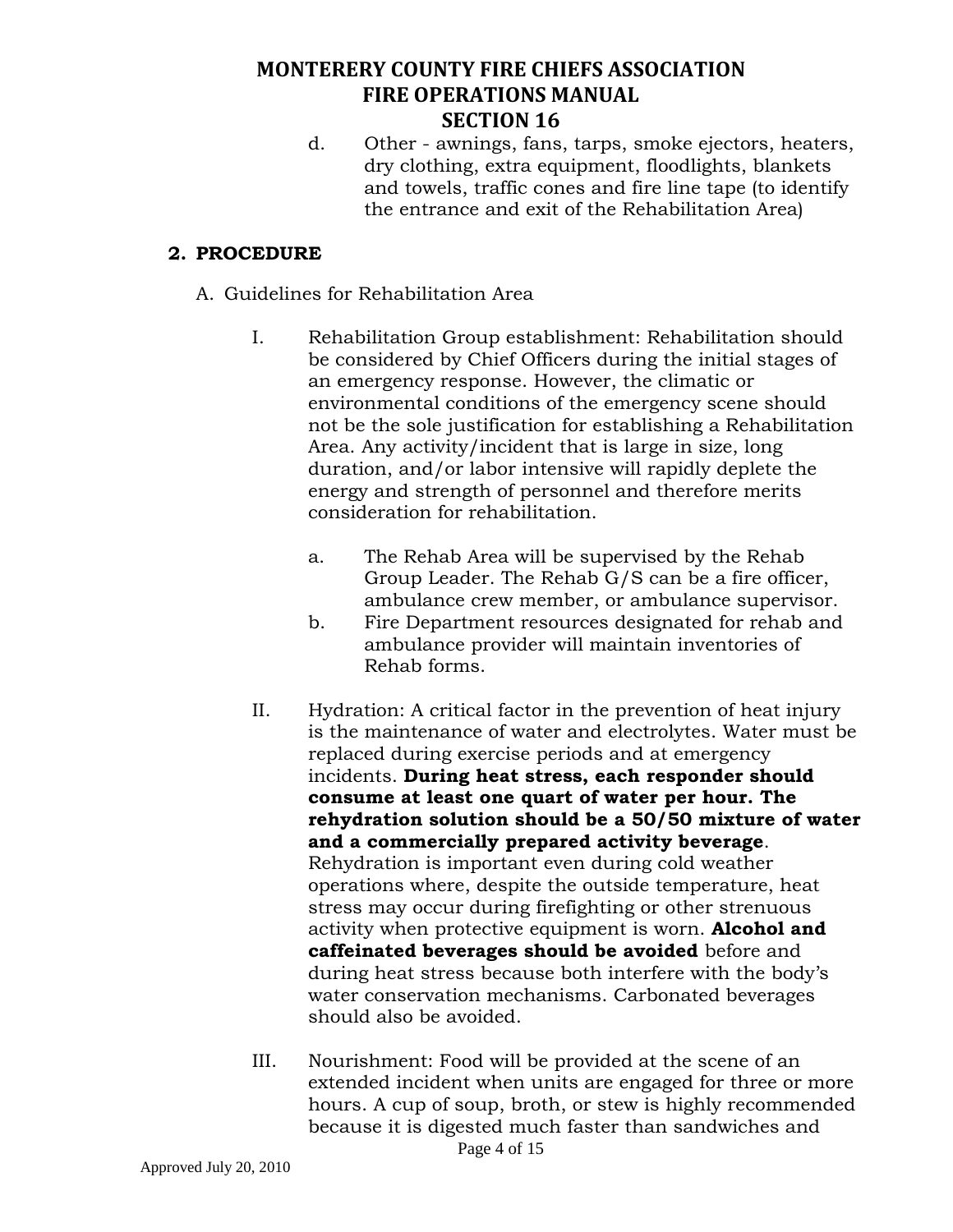fast-food products. In addition, foods such as apples, oranges, and bananas provide supplemental forms of energy replacement. Fatty and/or salty foods should be avoided.

- IV. Rest: **The "two air bottle rule," or 45 minutes of work time, is recommended as an acceptable level prior to mandatory rehabilitation.** Personnel should re-hydrate, drinking at least eight ounces of fluid while SCBA cylinders are being changed. Firefighters having worked for two full 30-minute rated bottles, or 45 minutes, should be immediately placed in the Rehabilitation Area for rest and evaluation. Rest shall not be less than ten minutes and may exceed an hour as determined by the Rehab Group Leader. Fresh crews, or crews released from the Rehabilitation Group, shall be available in the Staging Area to ensure that fatigued crews are not required to return to duty before they are rested, evaluated, and released by the Rehab Group Leader.
- V. Recovery: Personnel in the Rehabilitation Area should maintain a high level of hydration. Personnel should not be moved from a hot environment directly into an air conditioned area because the body's cooling system can shut down in response to the external cooling. An air conditioned environment is acceptable after a cool-down period at ambient temperature with sufficient air movement. Note: Certain drugs impair the body's ability to sweat and extreme caution must be exercised if an employee has taken antihistamines, such as Actifed or Benadryl, or has taken diuretics, beta blockers or stimulants.
- VI. Cooling Activities: Active cooling measures should be taken. Firefighters should "dress down" removing turnout coats, helmets and gloves in order to reduce trapped heat in their safety gear. Consider using the misting fan or additional active cooling such as hand/ forearm emersion and ice vests to reduce core body temperature.
- B. Personnel Accountability
	- I. Personnel will be released to the Rehab Group by their supervisor.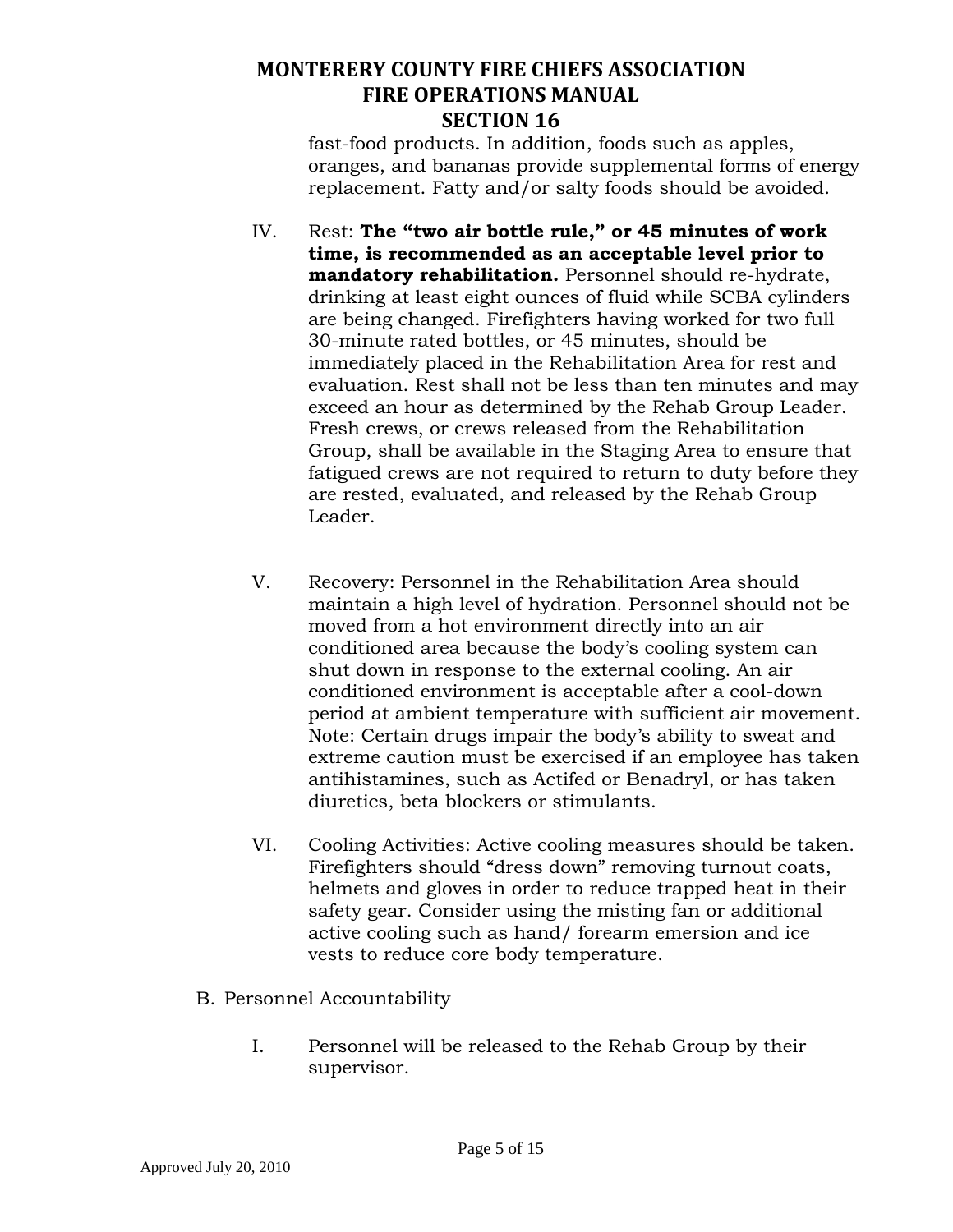- II. After being released from the rehab area by the Rehab Group, personnel will request a new assignment from the Incident Commander.
- C. Medical Evaluation
	- I. Emergency Medical Services (EMS):
		- EMS should be provided and staffed by the most highly trained and qualified EMS personnel on the scene (at a minimum of BLS level). They shall evaluate vital signs, examine members, and make proper disposition (return to duty, continued rehabilitation, or medical treatment and transport to medical facility). Continued rehabilitation should consist of additional monitoring of vital signs, providing rest, and providing fluids for rehydration. EMS personnel shall be assertive in an effort to find potential medical problems early.
	- II. Environmental Factors
		- a. Heat Stress Index (see Attachment A) The heat stress index is a guideline that factors the outside temperature and current relative humidity to establish a heat disorder rating. The disorder rating establishes an index of potential danger and injury threat to emergency scene personnel in assessing for potentially debilitating symptoms.
		- b. Wind Chill Index (see Attachment B) Wind chill is the apparent temperature felt on exposed skin, which is a function of the air temperature and wind speed. The wind chill temperature (often popularly called the wind chill factor) is always lower than the air temperature, except at higher temperatures where wind chill is considered less important.
	- III. Assessment/Evaluation
		- a. Assessment/evaluation of emergency scene personnel will be conducted by EMS personnel under the guidance of the Rehabilitation Group Leader.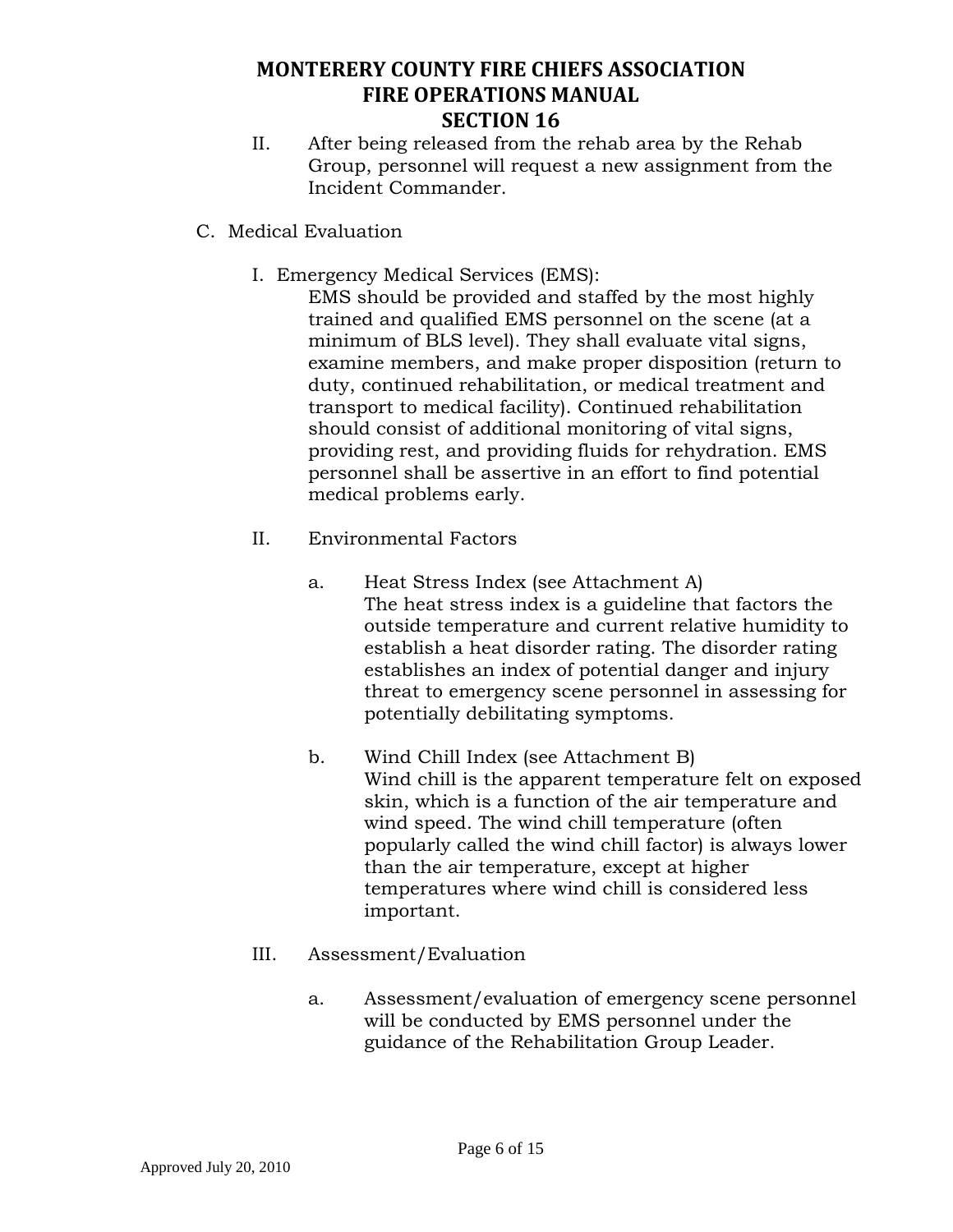- b. When personnel have checked in to the Rehab Unit, they will be evaluated using the following physiologic parameters:
	- $\bullet$ Presence/Absence of priority symptoms.
	- $\bullet$ Heart Rate
	- Respiratory Rate  $\bullet$
	- Blood Pressure  $\bullet$
	- Temperature  $\bullet$
	- $\bullet$ Oxygen Saturation *(if available)*
	- Carbon Monoxide Saturation (if available)
- IV. Following this evaluation, the responder will be classified as GREEN, YELLOW, or RED. The criteria for each classification are found in the Clinical Algorithm for Rescue Worker Rehab (page 9).
	- Meeting GREEN criteria indicates that the responder  $\bullet$ can be quickly returned for assignment.
	- Meeting YELLOW criteria indicates that the  $\bullet$ responder's vital signs are mildly/moderately altered, and that the responder requires more rest, rehab interventions, and re-evaluation before being cleared for re-assignment.
	- Meeting RED criteria indicates that the responder has  $\bullet$ such abnormal vital signs, or the presence of PRIORITY SYMPTOMS (See Clinical Algorithm for Rescue Worker Rehab) that he/she may not return for assignment before being medically cleared by a physician or a physician's designee. Responders classified as RED will be evaluated at the closest, most appropriate emergency department as soon as possible.
	- a. If the responder's evaluation meets GREEN parameters, he/she will be rested for a minimum of 10 minutes, and will receive hydration, and food as needed. Following this, the responder will be available for assignment.
	- b. If the responder's evaluation meets YELLOW parameters, he/she will be rested for 20 minutes, hydrated, fed, and cooled as needed, and then reevaluated. If this reevaluation now meets GREEN parameters, the responder will be available for reassignment. If not, the 20 minute process will be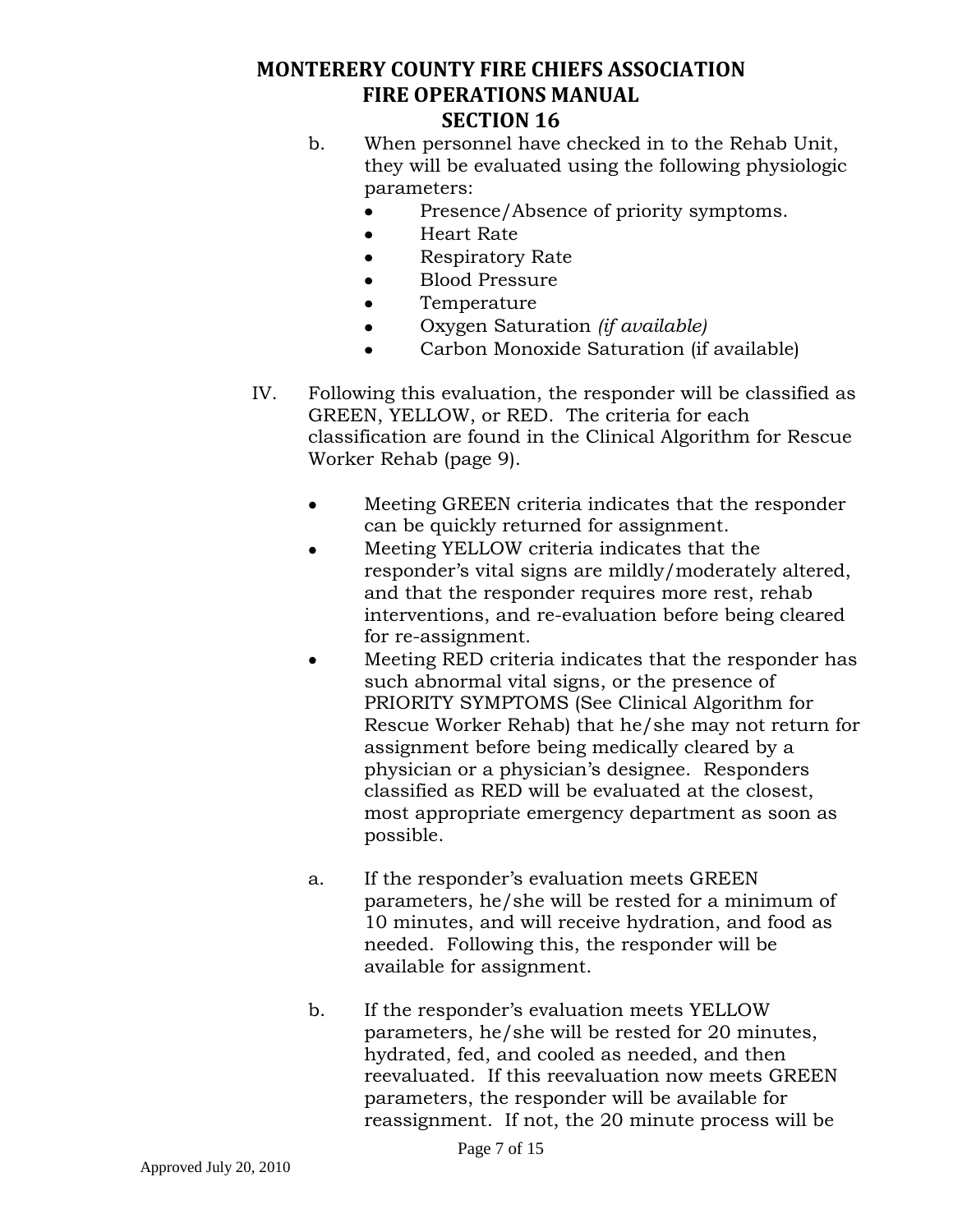repeated. If the responder remains within YELLOW parameters for a total of 60 minutes without improvement, he/she will be classified as RED, and must be evaluated by a physician/physician's designee prior to reassignment of any kind. Note: After release from rehab*,* consider modified work assignment i.e. lighter work, for personnel who require extended rehabilitation. i.e. if someone requires 60 minutes of rehab to get 'green' status, consider assigning them to breathing support, scribe, etc.

- c. If the responder's evaluation meets RED parameters on initial evaluation, he/she will be treated and transported to the closest, most appropriate emergency department for evaluation and treatment.
- V. Documentation-All medical evaluations shall be recorded on standard forms along with the responder's name and complaints. These forms must be signed, dated and timed by the Rehab Officer or his/ her designee. Accountability shall be maintained by the rehab officer using the check-in check-out sheet. Crews shall not leave the Rehabilitation Area until authorized to do so by the Rehab Officer.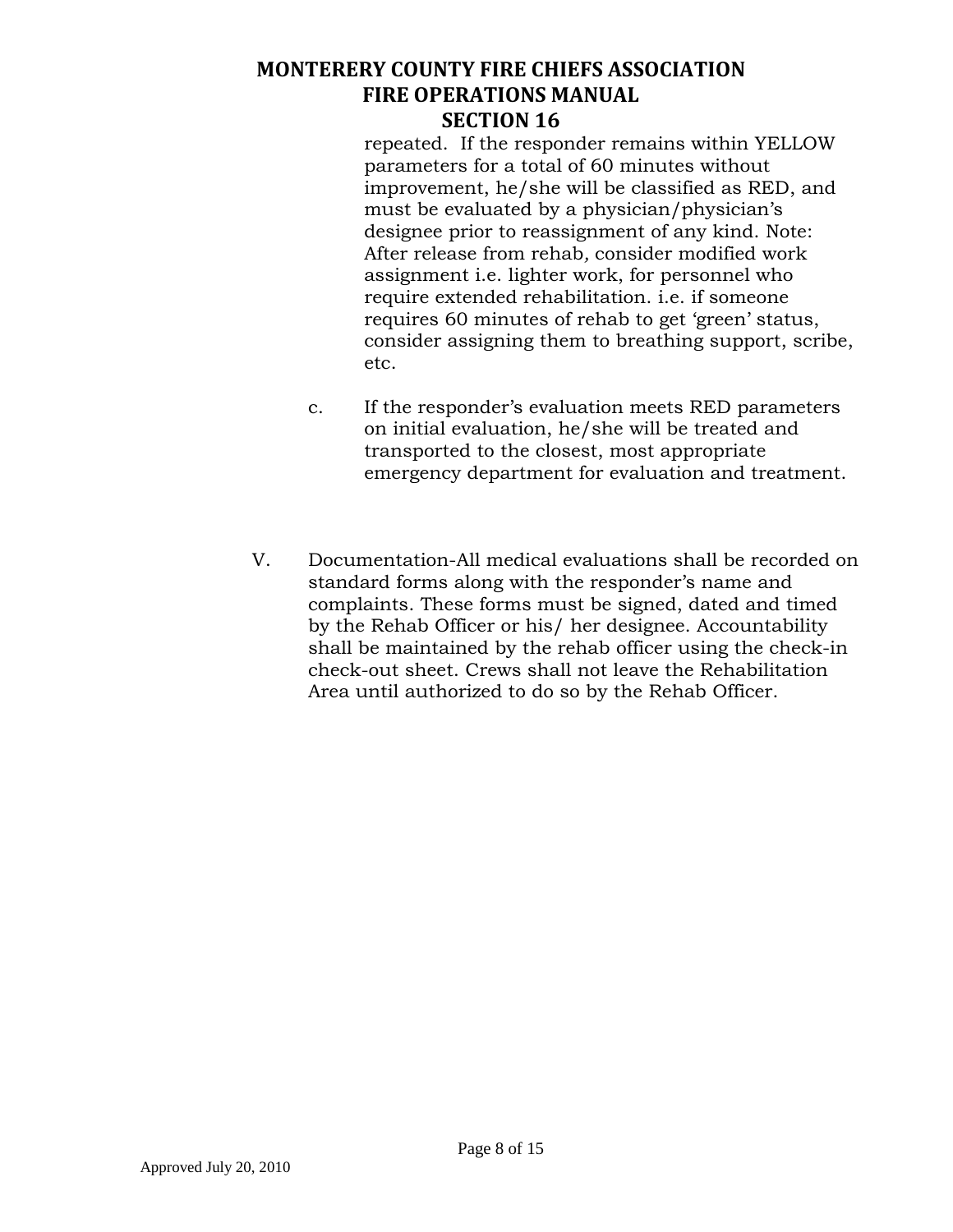|                                  | <b>Clinical Algorithm for Rescue Worker Rehab</b>                              |                                                                                |
|----------------------------------|--------------------------------------------------------------------------------|--------------------------------------------------------------------------------|
| <b>Green</b>                     | Yellow                                                                         | <b>Red</b>                                                                     |
| <b>Vital Signs</b>               | <b>Vital Signs</b>                                                             | <b>Vital Signs</b>                                                             |
| HR: 60 - 100 bpm                 | HR: 50 - 60 bpm or 100 - 140 bpm                                               | HR: $50$ bpm or $>140$ bpm                                                     |
| RR: 12-20/min                    | RR: $10 - 12/min$ or $20 - 40/min$                                             | RR: $\langle 10/min \text{ or } 240/min \rangle$                               |
| BP: 100/50 - 160/100             | BP: $90/50 - 100/60$ or $160/100 - 180/110$                                    | BP: $\langle 90/50 \text{ or } > 180/110 \rangle$                              |
| Temp: 97.6° - 100.4° F           | Temp: $96.6^{\circ}$ - $97.6^{\circ}$ F or $100.4^{\circ}$ - $102.5^{\circ}$ F | Temp: <96.6° F or >102.5° F                                                    |
| $CO: 6\%$                        | $CO: 6\% - 12\%$                                                               | $CO: >12\%$                                                                    |
| SP02 95% or greater              | $SP0290\% - 94\%$                                                              | $SP02 < 90\%$                                                                  |
| <b>No Priority Symptoms</b>      | <b>No Priority Symptoms</b>                                                    | * Priority Symptoms *                                                          |
| <b>Treatment</b><br>10 Mins Rest | <b>Treatment</b><br>20 Mins Rest                                               | <b>Treatment</b><br>Medical treatment as needed<br>and transport to nearest ER |
| 16 oz of rehydration fluid       | Remove outerwear                                                               |                                                                                |
| Food as needed                   | Cooling measures as needed                                                     |                                                                                |
| <b>Cleared for Reassignment</b>  | 16 oz of rehydration fluid                                                     |                                                                                |
|                                  | Food as needed                                                                 |                                                                                |
|                                  | <b>Recheck Vital Signs</b>                                                     |                                                                                |

**\* Priority Symptoms\*:** Chest Pain, Shortness of Breath, Severe Headache, Altered LOC, Orthostatic Symptoms, Arrhythmias, Nausea/Vomiting, Significant Weakness, Poor Skin Signs, Any injury which will reasonably preclude a rescuer from safely returning to duty.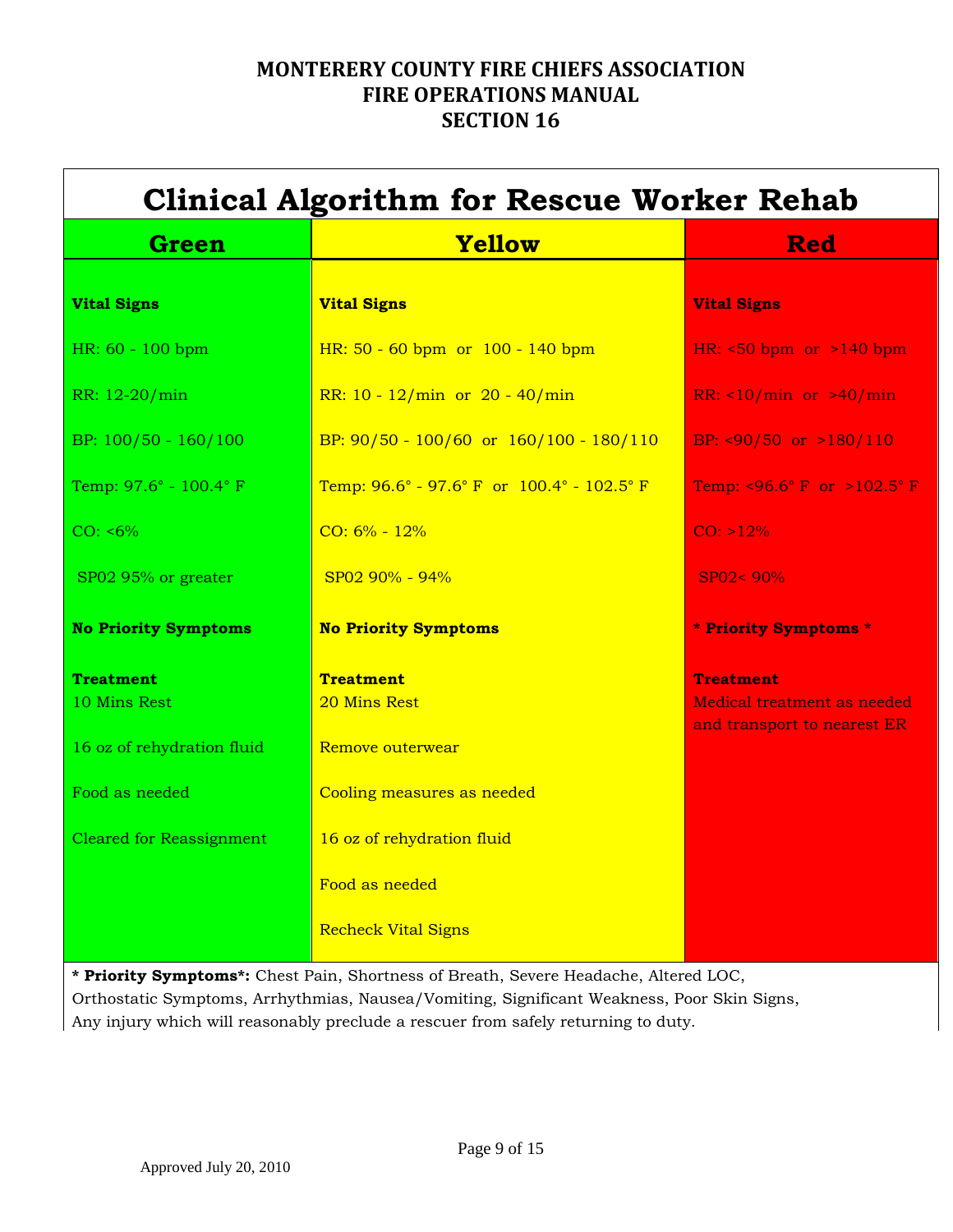# **MONTERERY COUNTY FIRE CHIEFS ASSOCIATION FIRE OPERATIONS MANUAL SECTION 16 Rescue Worker Rehab Flowchart**

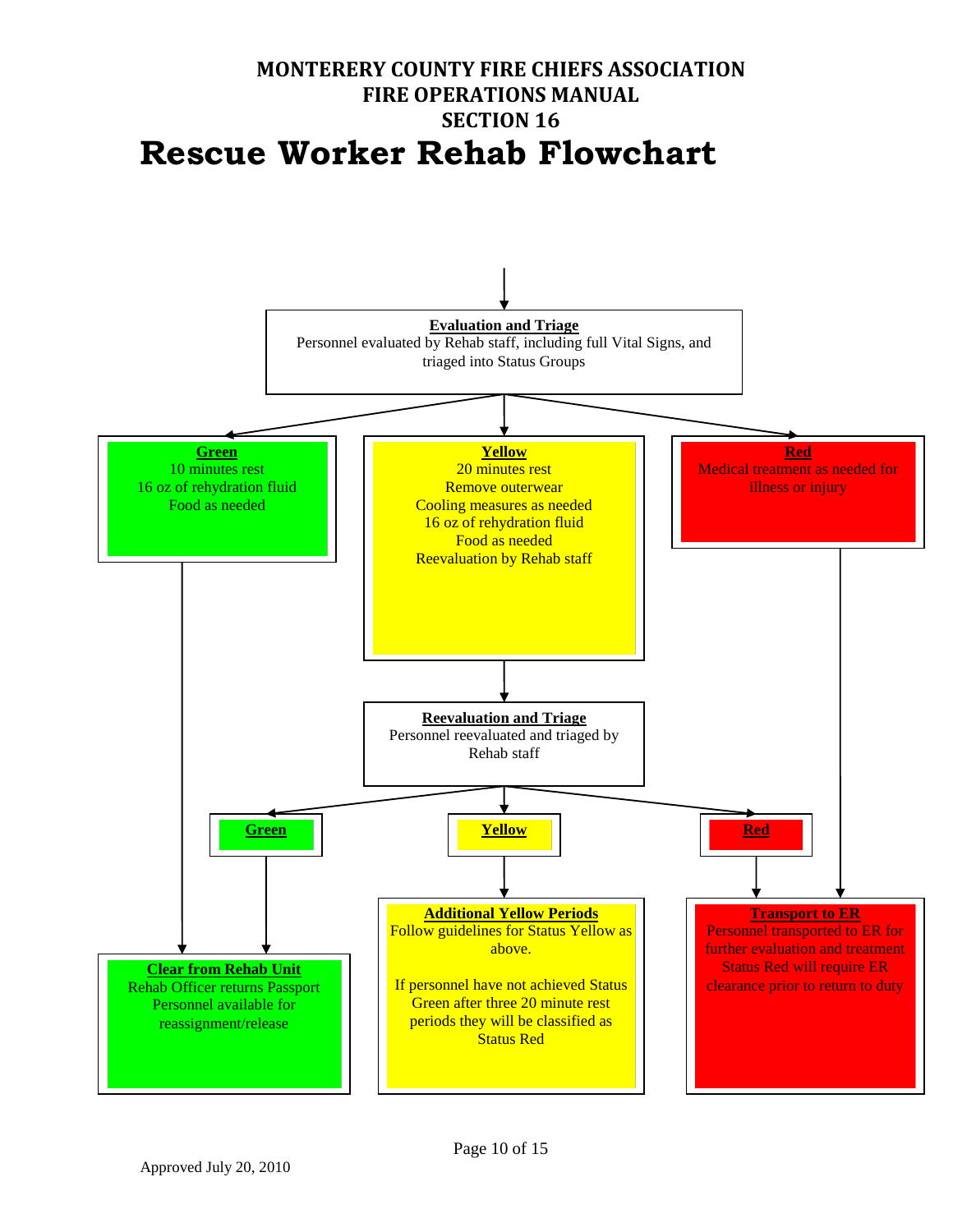### **HEAT STRESS INDEX**

#### **RELATIVE HUMIDITY**

|             |     | 10% | 20%        | 30%        | 40%        | 50%        | 60%        | 70%        | 80%        | 90% |
|-------------|-----|-----|------------|------------|------------|------------|------------|------------|------------|-----|
|             | 104 | 98  | <b>104</b> | <b>110</b> | 120        | 132        |            |            |            |     |
|             | 102 | 97  | <b>101</b> | 108        | 117        | 125        |            |            |            |     |
| 핑           | 100 | 95  | 99         | 105        | 110        | 120        | 132        |            |            |     |
|             | 98  | 93  | 97         | <b>101</b> | 106        | 110        | 125        |            |            |     |
|             | 96  | 91  | 95         | 98         | 104        | 108        | 120        | 128        |            |     |
|             | 94  | 89  | 93         | 95         | <b>100</b> | <b>105</b> | 111        | 122        |            |     |
| TEMPERATURE | 92  | 87  | 90         | 92         | 96         | <b>100</b> | 106        | 115        | 122        |     |
|             | 90  | 85  | 88         | 90         | 92         | 96         | <b>100</b> | 106        | 114        | 122 |
|             | 88  | 82  | 86         | 87         | 89         | 93         | 95         | <b>100</b> | 106        | 115 |
|             | 86  | 80  | 84         | 85         | 87         | 90         | 92         | 96         | <b>100</b> | 109 |
|             | 84  | 78  | 81         | 83         | 85         | 86         | 89         | 91         | 95         | 99  |
|             | 82  | 77  | 79         | 80         | 81         | 84         | 86         | 89         | 91         | 95  |
|             | 80  | 75  | 77         | 78         | 79         | 81         | 83         | 85         | 86         | 89  |
|             | 78  | 72  | 75         | 77         | 78         | 79         | 80         | 81         | 83         | 85  |
|             | 76  | 70  | 72         | 75         | 76         | 77         | 77         | 77         | 78         | 79  |
|             | 74  | 68  | 70         | 73         | 74         | 75         | 75         | 75         | 76         | 77  |
|             |     |     |            |            |            |            |            |            |            |     |

**NOTE: Add 10ºF when protective clothing is worn and add 10ºF when in direct sunlight.**

| <b>HUMITURE</b><br>°F       | <b>DANGER</b><br><b>CATEGORY</b> | <b>INJURY THREAT</b>                                                                                                 |
|-----------------------------|----------------------------------|----------------------------------------------------------------------------------------------------------------------|
| <b>BELOW 60°</b>            | <b>NONE</b>                      | LITTLE OR NO DANGER UNDER NORMAL<br><b>CIRCUMSTANCES</b>                                                             |
| $80^{\circ} - 90^{\circ}$   | <b>CAUTION</b>                   | FATIQUE POSSIBLE IF EXPOSURE IS PROLONGED<br>AND THERE IS PHYSICAL ACTIVITY                                          |
| $90^{\circ} - 105^{\circ}$  | <b>EXTREME</b><br><b>CAUTION</b> | HEAT CRAMPS AND HEAT ESHAUSTION POSSIBLE<br>IF EXPOSURE IS PROLONGED AND THERE IS<br>PHYSICAL ACTIVITY               |
| $105^{\circ} - 130^{\circ}$ | <b>DANGER</b>                    | HEAT CRAMPS OR EXHAUSTION LIKELY, HEAT<br>STROKE POSSIBLE IF EXPOSURE IS PROLONGED<br>AND THERE IS PHYSICAL ACTIVITY |
| <b>ABOVE 130°</b>           | <b>EXTREME</b><br><b>DANGER</b>  | <b>HEAT STROKE IMMINENT!</b>                                                                                         |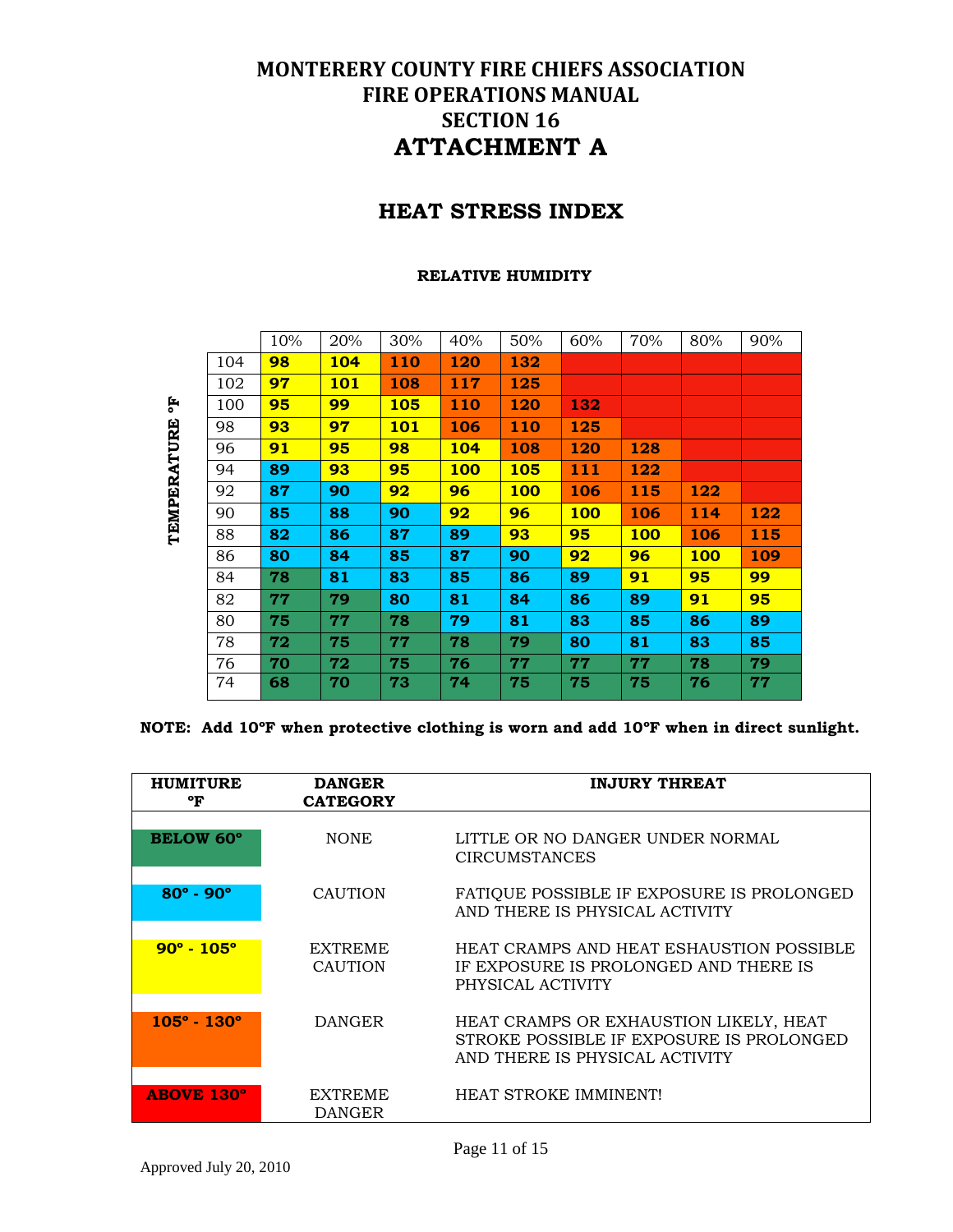

|       | Temperature (°F)                                                |    |    |    |    |          |          |       |        |       |       |                                                                                 |        |        |       |       |        |       |                           |
|-------|-----------------------------------------------------------------|----|----|----|----|----------|----------|-------|--------|-------|-------|---------------------------------------------------------------------------------|--------|--------|-------|-------|--------|-------|---------------------------|
|       | Calm                                                            | 40 | 35 | 30 | 25 | 20       | 15       | 10    | 5      | O     | -5    | -10                                                                             | $-15$  | -20    | -25   | -30   | -35    | -40   | -45                       |
|       | 5                                                               | 36 | 31 | 25 | 19 | 13       | 7        |       | -5     | -11   | -16   | -22                                                                             | $-28$  | $-34$  | $-40$ | -46   | $-52.$ | $-57$ | $-63$                     |
|       | 10                                                              | 34 | 27 | 21 | 15 | 9        | 3        | -4    | -10    | $-16$ | $-22$ | $-28$                                                                           | $-35.$ | $-41$  | $-47$ | $-53$ | -59    | $-66$ | $-72$                     |
|       | 15                                                              | 32 | 25 | 19 | 13 | 6        | $\bf{0}$ | -7    | -13    | -19   | $-26$ | $-32$                                                                           | $-39$  | $-45$  | $-51$ | $-58$ | $-64$  | $-71$ | $-77$                     |
|       | 20                                                              | 30 | 24 | 17 | 11 | 4        | $-2$     | -9    | $-15$  | -22   | $-29$ | $-35$                                                                           | $-42$  | $-48$  | $-55$ | $-61$ | $-68$  | $-74$ | $-81$                     |
|       | 25                                                              | 29 | 23 | 16 | 9  | 3        | $-4$     | $-11$ | $-17/$ | $-24$ | $-31$ | $-37$                                                                           | $-44$  | $-51$  | $-58$ | $-64$ | $-71$  | $-78$ | $-84$                     |
| (mph) | 30                                                              | 28 | 22 | 15 | 8  |          | -5       | $-12$ | -19    | $-26$ | $-33$ | $-39$                                                                           | $-46$  | $-53-$ | $-60$ | $-67$ | $-73$  | -80   | -87                       |
| Wind  | 35                                                              | 28 | 21 | 14 | 7  | $\Omega$ | $-7$     | $-14$ | -21    | $-27$ | $-34$ | $-41$                                                                           | $-48$  | -55    | $-62$ | $-69$ | $-76$  | $-82$ | -89                       |
|       | 40                                                              | 27 | 20 | 13 | 6  | $-1$     | -8       | $-15$ | -22    | $-29$ | -36   | $-43$                                                                           | $-50$  | -57    | $-64$ | -71   | $-78$  | $-84$ | $-91$                     |
|       | 45                                                              | 26 | 19 | 12 | 5  | $-2$     | -9       | $-16$ | $-23$  | $-30$ | $-37$ | $-44$                                                                           | -51    | -58    | -65   | -72   | $-79$  | -86   | -93                       |
|       | 50                                                              | 26 | 19 | 12 | 4  | -3       | -10      | $-17$ | $-24$  | -31   | $-38$ | $-45$                                                                           | $-52$  | -60    | $-67$ | $-74$ | $-81$  | $-88$ | $-95$                     |
|       | 55                                                              | 25 | 18 | 11 | 4  | -3       | -11      | -18   | $-25$  | $-32$ | $-39$ | $-46$                                                                           | $-54$  | $-61$  | $-68$ | -75   | -82    | -89   | $-97$                     |
|       | 60                                                              | 25 | 17 | 10 | з  | -4       | -11      | -19   | $-26$  | -33   | $-40$ | $-48$                                                                           | $-55$  | $-62$  | $-69$ | -76   | -84    | -91   | -98                       |
|       | <b>Frostbite Times</b><br>30 minutes<br>10 minutes<br>5 minutes |    |    |    |    |          |          |       |        |       |       |                                                                                 |        |        |       |       |        |       |                           |
|       |                                                                 |    |    |    |    |          |          |       |        |       |       | Wind Chill (°F) = 35.74 + 0.6215T - 35.75( $V^{0.16}$ ) + 0.4275T( $V^{0.16}$ ) |        |        |       |       |        |       |                           |
|       |                                                                 |    |    |    |    |          |          |       |        |       |       | Where, T= Air Temperature (°F) V= Wind Speed (mph)                              |        |        |       |       |        |       | <b>Effective 11/01/01</b> |

Wind speeds above 40 mph have little additional chilling affect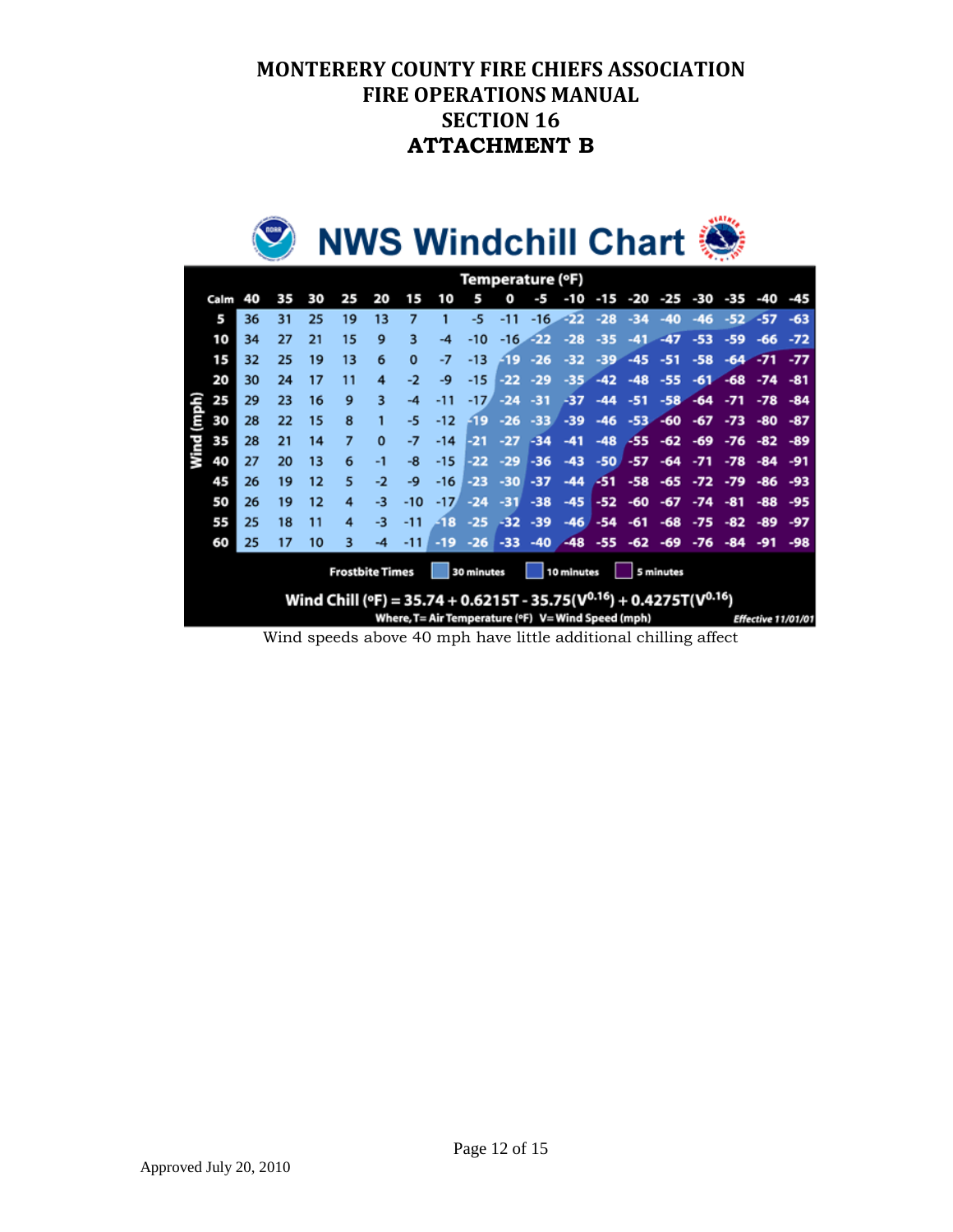# **Carbon Monoxide Monitoring Algorithm**

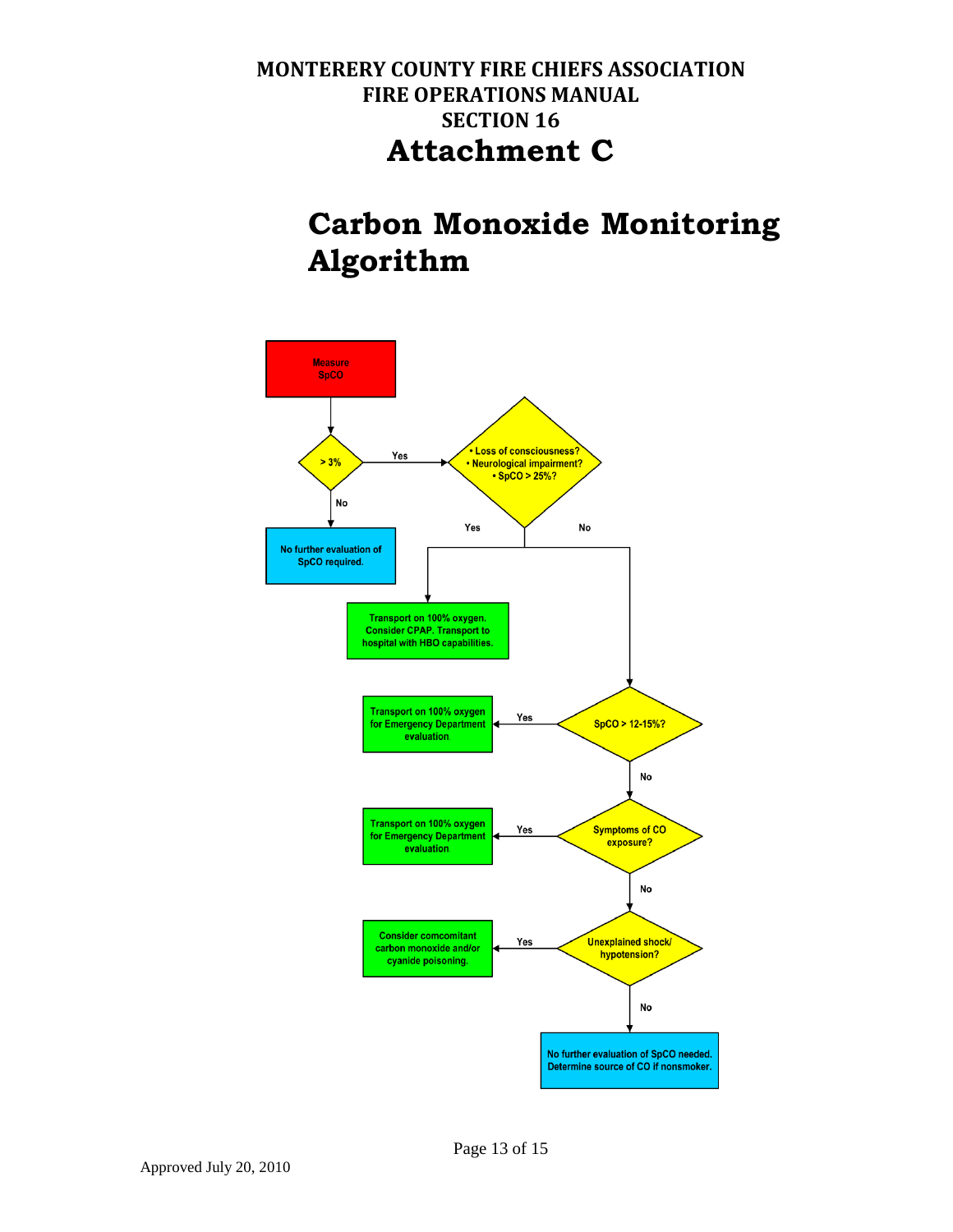### **MONTERERY COUNTY FIRE CHIEFS ASSOCIATION FIRE OPERATIONS MANUAL SECTION 16 ATTACHMENT D REHAB GROUP: COMPANY CHECK-IN/CHECK-OUT SHEET**

\_\_\_\_\_\_\_\_\_\_\_\_\_\_\_\_\_\_\_\_\_\_\_\_\_\_\_\_\_\_\_\_\_\_\_\_\_\_\_\_\_\_\_\_\_\_\_\_\_\_\_\_\_\_\_\_\_\_\_\_\_\_\_\_\_\_\_\_\_\_\_\_\_\_\_\_\_\_\_\_\_\_\_\_\_\_\_\_\_\_\_\_

CREWS OPERATING ON THE  $SCENE:$ 

| UNIT # | <b>PERSONS</b> | TIME IN | TIME<br>OUT | UNIT # | <b>PERSONS</b> | TIME IN | TIME<br>OUT |
|--------|----------------|---------|-------------|--------|----------------|---------|-------------|
|        |                |         |             |        |                |         |             |
|        |                |         |             |        |                |         |             |
|        |                |         |             |        |                |         |             |
|        |                |         |             |        |                |         |             |
|        |                |         |             |        |                |         |             |
|        |                |         |             |        |                |         |             |
|        |                |         |             |        |                |         |             |
|        |                |         |             |        |                |         |             |
|        |                |         |             |        |                |         |             |
|        |                |         |             |        |                |         |             |
|        |                |         |             |        |                |         |             |
|        |                |         |             |        |                |         |             |
|        |                |         |             |        |                |         |             |
|        |                |         |             |        |                |         |             |
|        |                |         |             |        |                |         |             |
|        |                |         |             |        |                |         |             |
|        |                |         |             |        |                |         |             |
|        |                |         |             |        |                |         |             |
|        |                |         |             |        |                |         |             |
|        |                |         |             |        |                |         |             |
|        |                |         |             |        |                |         |             |
|        |                |         |             |        |                |         |             |
|        |                |         |             |        |                |         |             |
|        |                |         |             |        |                |         |             |